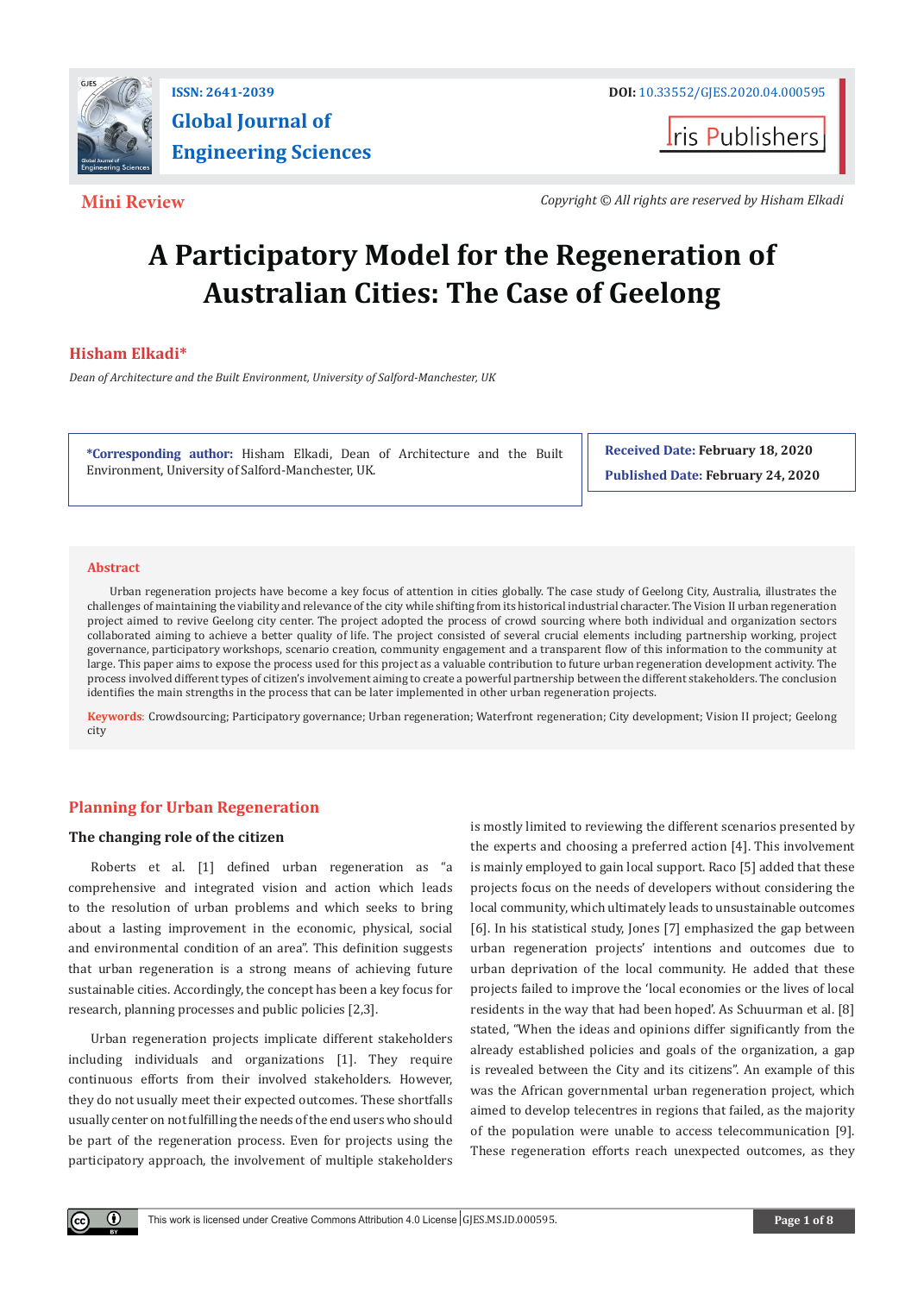do not consider addressing the local community's needs as their key focus in regeneration [6]. In England, physical regeneration in ex-industrial cities has historically been ineffective resulting in a strong shift towards community-led regeneration [10].

Despite increased focus on community-led regeneration approaches, few examples demonstrated instances where planners had genuinely engaged their local communities in formal regeneration decision-making processes [11]. The majority of projects limited their contribution into reviewing the alternatives designed by the planners. As Ball [12] explained that, these methods create 'conditions that limit co-operation between divergent partners. To achieve more sustainable outcomes, the public, private, and community sectors should collaborate on more equal terms participation, with the aim being a better quality of life for all citizens. Gaye wt al. [13] added that this "newly empowered local community, through democratic decision-making and problem solving, matures into a body capable of interacting collectively with the local authority and even with agencies from higher levels of government". De Beer [14] differentiated between "involvement" and "empowerment" as two different development approaches to community participation projects. He added that the "involvement" trait is a top down approach in which outsiders identify the need and planning answers, which lead to a failure as it disregards the ownership of development. Conversely, the "empowerment" trait enables to decentralize ownership and decision making to the public, which creates self-awareness as well as a transformation to the community [15].

Deng et al. [16] argued that the bottom up approach of community participation has been promoted by the expansion of internet-based communication platforms offered by new forms of media. They reflected that the global interconnectedness of people and places [17] and the development of network power [18] have to both be addressed in the community participation process. Innes et al. [19] stated that the ideal model of participation is realized when

different stakeholders discuss their shared problem in person. However, engaging the community is challenging particularly when dealing with the conceptualization of places and detailing urban forms [20]. To reduce this gap between professionals and the community, planners are required to act as mediators to alleviate concerns surrounding the community's comprehension for considered spatial concepts. This task is promoted with the extensive usage of social network websites including Facebook and Twitter among other public and semi-public forums where users share information. Deng et al. [16] added that these websites can "effectively built up social capital that can be regarded as a trust fund held by social networks that enables individuals to participate in achieving a common goal and facilitate collective actions...can also facilitate a more transparent and accountable public decision making process, due to the availability of more information". Accordingly, using these internet-based communication resources can lead to an extensive interaction between the different stakeholders involved in the urban process including the public authorities and professionals as well as the community.

The crowdsourcing method originally used as a business web-based model can also be employed to engage communities in the urban process and help public authorities to receive their input [21]. Although this method can involve the majority of the population and organizations, some civilians can be marginalized due to being unfamiliar with internet-based tools. As the success of collaborative planning relies on the contribution of different stakeholders, it is essential to find additional ways of communication to engage the different categories of users. Therefore, given the need to understand how participatory approaches can operate to provide more sustainable and collaborative community-oriented approaches to planning, this paper explores these concepts further by demonstrating how they were implemented in the urban development in Geelong, Australia: The Vision II project.

# **The city of Geelong**



**Citation:** Hisham E. A Participatory Model for the Regeneration of Australian Cities: The Case of Geelong. Glob J Eng Sci. 4(4): 2020. GJES. MS.ID.000595. DOI: [10.33552/GJES.2020.04.0005](http://dx.doi.org/10.33552/GJES.2020.04.000595)95. **Page 2 of 8**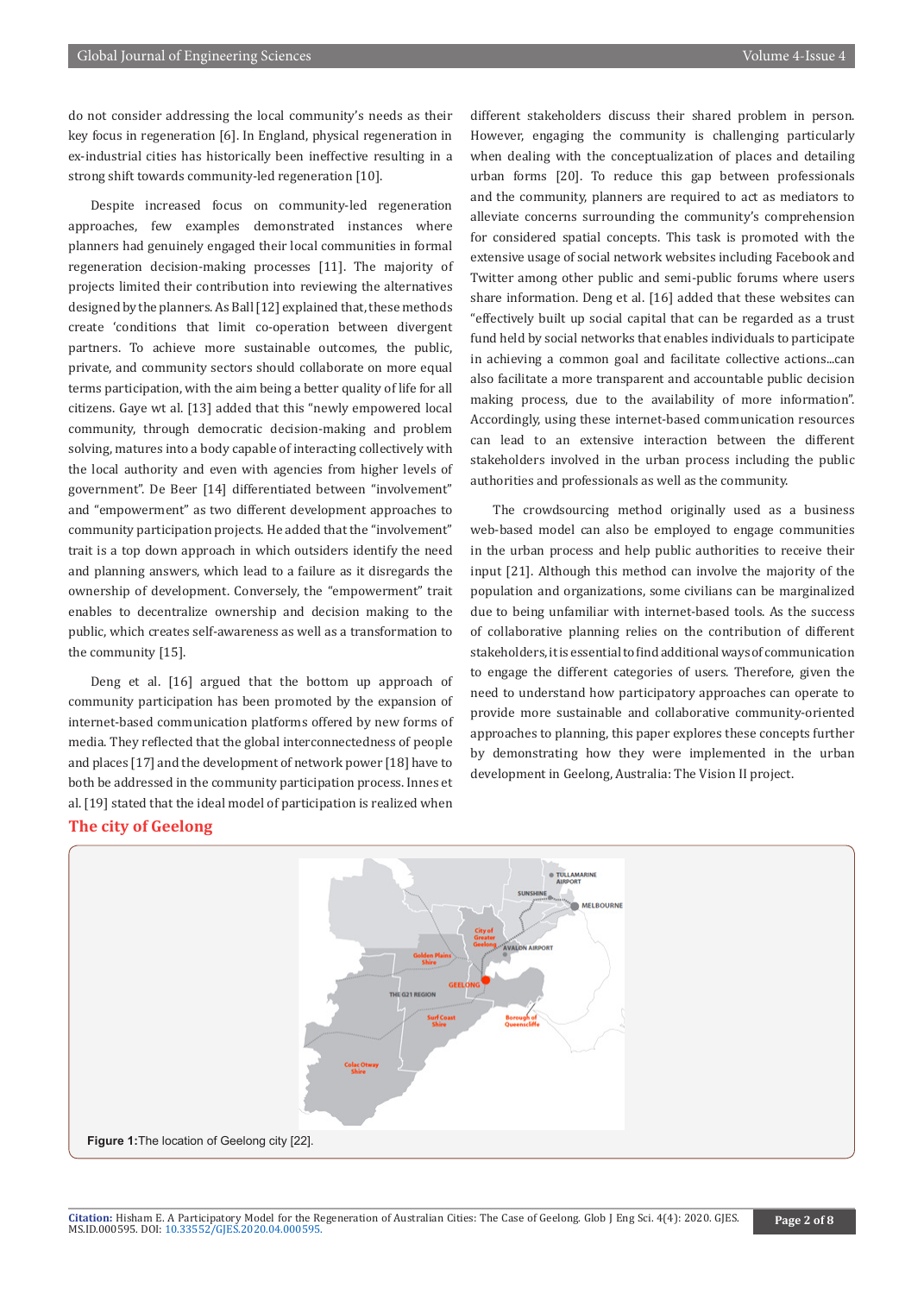

Greater Geelong is the second largest city in the state of Victoria. The coastal city is situated around 75 km South West of Melbourne City (Figure 1). Central Geelong is located on a northfacing slope flanked by Corio Bay from the north and the Barwon River from the south. The history of the city can be traced back to 1803 as the main regional hub and port for Western Victoria. Eventually, Geelong became a key trade center as well as an industrial hub. A variety of industries dominated, including wool and paper manufacturing and later Ford automobile production. Currently, the city has transitioned from its industrial character to a high technology-based region with vibrant education and health facilities. In addition, it became a hub for various research initiatives including epidemiology, gene technology, clinical trials, advanced materials, nanotechnology and fiber technology that grew to be strong driving economic forces. The Centre Business District of Geelong (CBD) (Figure 2) combines a variety of shopping, investment opportunities, health and education facilities, as well as cultural assets including the Geelong Performing Arts Centre, gallery, museums and the botanic gardens [22].

# **Background: Vision I Urban Regeneration Project**

Preceding Vision II, 'Vision I' project involved redeveloping Geelong's waterfront, as one area of focus for regional growth, under the leadership of both the Victorian State Government and the City of Greater Geelong. The project commenced in the 1990s and involved converting the city's industrial and maritime precincts to a recreational and touristic site characterized by its vitality, which was positively reflected on the economy of the city. To improve the public realm, keys young in collaboration with urban initiatives and the city of Greater Geelong created a master plan document: the 'Waterfront Geelong Design and Development Code 1996' [23]. These improvements included the waterfront that was remodeled into a high-quality public realm with investment in public art and infrastructure including restaurants, swimming area, a new skatepark and other waterfront attractions. The development also involved private investments such as Deakin Waterfront Campus

that occupied the original 1893 wool stores as well as a number of residential developments.

# **Vision II Urban Regeneration Project**

Following the public realm achievement of Vision 1, and in conjunction with the G21 Regional Growth Plan under development as well as the growing quality of the city, it was vital for the city of Geelong to build on progress with a further urban development project. Vision II inaugurated in 2011 aiming to reach a shared futuristic vision for the Centre Business District (CBD) of Geelong city; as well as identify areas, strategies and opportunities to provide a vision, momentum and investment for the growth of central Geelong. The vision was directed to neutralize the industrial character of Geelong and intensifying its viability and significance. the main challenges facing the project involved the conversion to a knowledge-based global economy focusing mostly on the education and health sectors – education led regeneration, creating a sustainable future with an ecologically sensitive urban environment as well as building on the sense of community and the distinctiveness of place.

The project's outcomes were to produce scenarios for change between 2011 and 2031 to support Geelong in becoming sustainable and successful, which were developed by leading industry professionals, state and local government in addition to the local community. To accomplish this, it was crucial to initially develop a powerful Partnership with effective leadership, which was creative, imaginative and risk-taking. The establishment of this framework addressed economic, social, environmental and cultural issues, which are central to providing a sustainable Geelong city of 2031 [22].

### **The Stakeholder Partnership**

Vision II was established in 2011 with a Memorandum of Understanding (MOU) signed by the local council of Greater Geelong (COGG), the State Government- Department of Planning and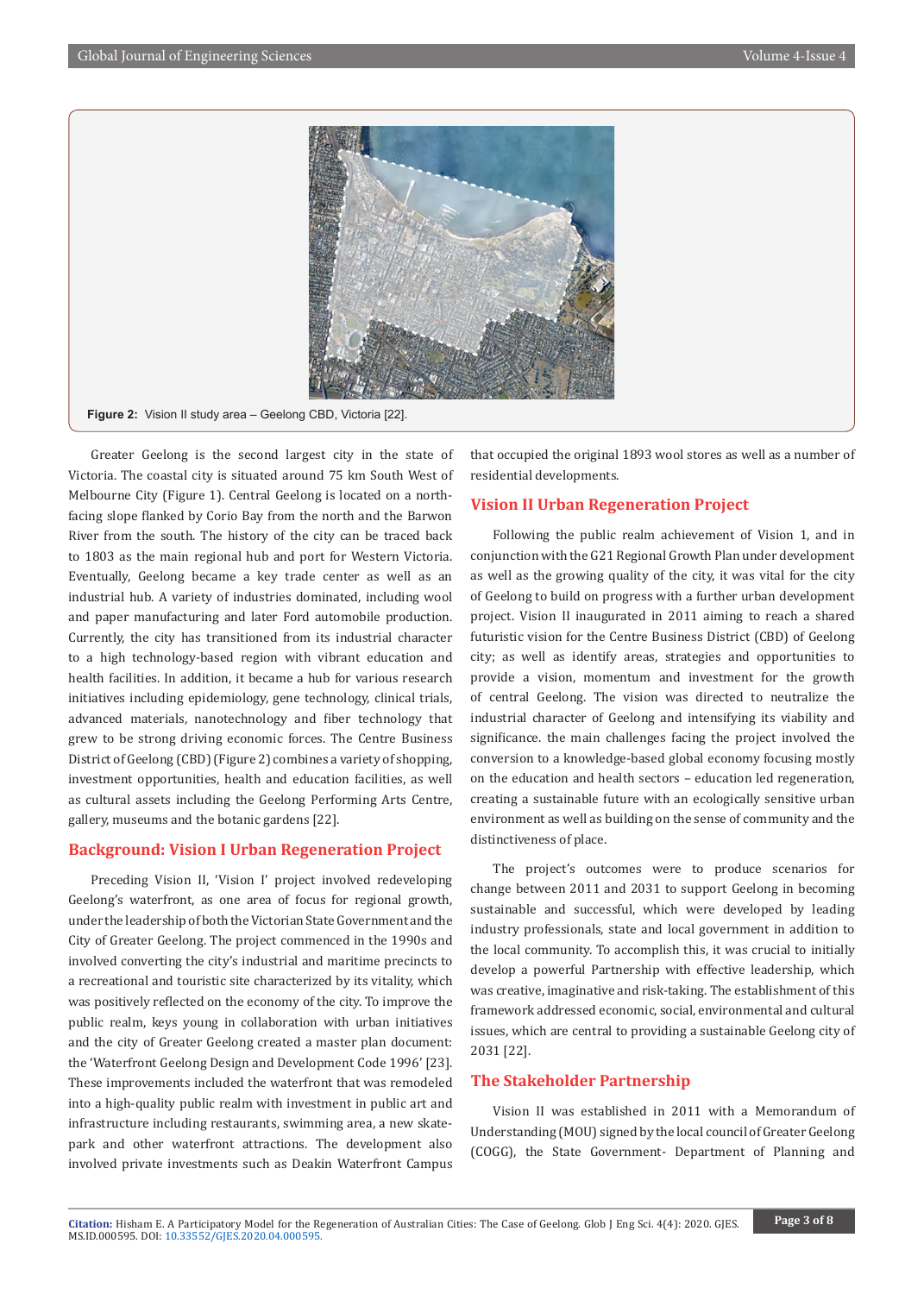Community Development (DPCD), Deakin University (DU) and the Committee for Geelong (CFG) who represented the business group. The project was governed by this unconventional collaborative partnership to develop a vision for future development of the Central Business District of Geelong city (Figure 2). The aim was to build a close working relationship to develop a vision of bold ideas for future development. Therefore, it was crucial to work in a creative environment to generate ideas, images and plans that could be explored and challenged through stimulating non-binding conversations that might be held outside of formal roles, with the flexibility to debate ideas without holding to a position. Being funded by the state government (DPCD), the project was expected to follow the usual structure of urban regeneration projects of the parliamentary procedures. With such imprecise aims, the challenge laid in obtaining funding: unless it could be realized that funds were a prerequisite for a crowd-sourcing initiative. Additionally, some significant challenges associated with ecological principles and population dynamics were addressed.

Unifying partnership perceptions was a core goal of this crowdsourcing performance. This helped to solidify the partnership, create the catalyst for the crowd and prevent outsiders to manipulate the process. As shown in Figure 3, starting the project with the partnership as one unity acted as the catalyst around which other layers were built up. These layers helped in obtaining information from different parties who could work together as a hub. The process then reached the wider audience from moving out to the contest of the concept towards aggregation ending with the choice of the preferred option.



### **Vision II Process (The Development Strategy)**



**Citation:** Hisham E. A Participatory Model for the Regeneration of Australian Cities: The Case of Geelong. Glob J Eng Sci. 4(4): 2020. GJES. MS.ID.000595. DOI: [10.33552/GJES.2020.04.0005](http://dx.doi.org/10.33552/GJES.2020.04.000595)95. **Page 4 of 8**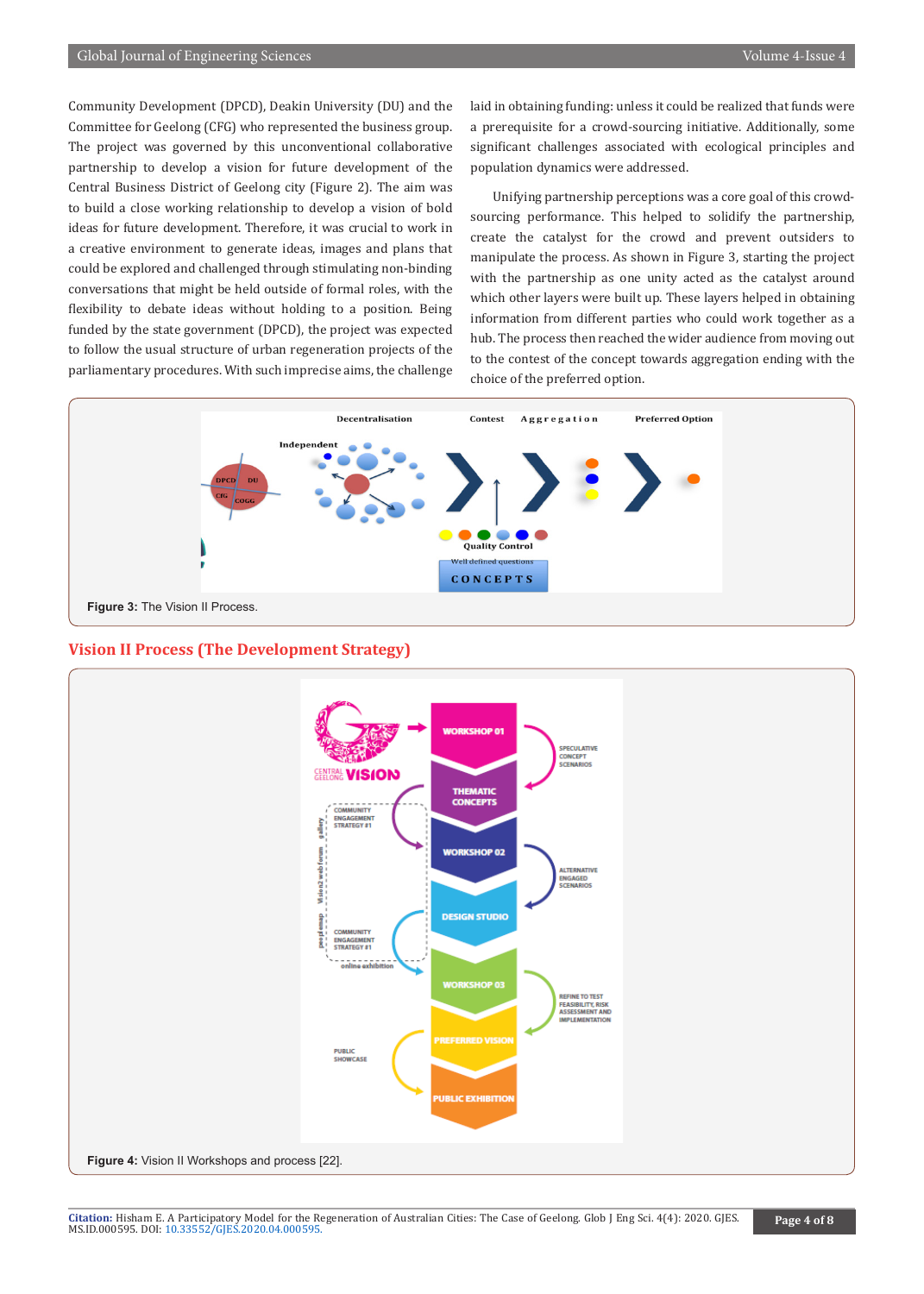Following the initial decision to collaborate, Vision II aimed to develop a process and scenarios for change. To reach full potential, a shared vision and communication between stakeholders was required. The project partners ensured a transparent process to which the public were engaged and aware of its development.

The project's timeframe included a series of workshops (Figure 4) hosted by Deakin University encompassing international, national and local professionals from a wide variety of disciplines. These workshops operated in parallel with a series of community engagement events. The whole process was also supported and validated by international experts, who also helped to frame the appropriate questions for different stages of the project.

# **Target Population**

As the project was concerned with the idea of crowd sourcing and community participation, it was crucial to recognize the population growth and demographic changes in the city. According to the 2011 Census, Geelong accommodated 250651 people where 30% are born overseas [24]. Having the largest and fastest growth in regional Victoria of 13% between June 2001 and June 2011, the city is expecting high numbers of migrations especially intrastate migration. A percentage of 26% of the population are expected to be over the age of 65 in 2031 with a high average of obesity. As the project then deals with aging population, intrastate migration as well as a multicultural society, it was important to attain the type of communication to reach this challenging crowd sourcing.

# **The Workshops**

To achieve dynamic and innovative thinking in the scenarios, the first stage of the project involved a series of designed-based workshops hosted by Deakin University throughout 2012. Each workshop involved different international, national, and local participants and professionals, drawing on expertise and excellence from a wide variety of design disciplines to support the project.

#### **Workshop 1**

The first workshop occurred in May 2012, aiming to develop the first set of key themes and scenarios that were taken further into the Vision II process. A number of well-known professionals from architecture, urban design, planning, and landscape architecture; in conjunction with Deakin design students, volunteered their time and accepted to contribute in this workshop session. Being from different local, national and international companies, they assembled the experience and understanding of large-scale regeneration projects with the knowledge of the local area. Participants were grouped into six teams with a balanced representation from different professional backgrounds. Using their observations of the area, along with professional expertise, each team was asked to identify the current situation, and try to picture the future for central business district of Geelong.

The essence of the workshop was to examine what can happen to central Geelong, in both physical and non-physical senses in order to be a great regional city in Victoria over the next 20 years and beyond. Two creative sessions shaped the workshop: one was concerned with ideas, brainstorming and initial discussion while the other involved responses that were articulated through visual mediums and verbal communication into design format. To facilitate the discussion and generate ideas for the future of Geelong, a series of enquiries were proposed including into the main opportunities and aspirations of the city, how to facilitate them as well as their impact on people's experience of the city. The workshop revealed discussions and ideas surrounding the future vision for central Geelong; however, as they responded to the context with no limitations to aspirations. Accordingly, the essence of the outcomes was carried through to thematic concepts and scenarios for central Geelong.

# **Workshops 2 and 3**

The same process employed in the first workshop was repeated in two successive ones. However, in the second workshop, a different group of leading professionals were invited to start their discussions using the scenarios taken from the first workshop. The workshop aimed to merge the different thematic concepts into scenarios that were later presented to the agencies in workshop 3 in which the final preferred option was selected.

#### **Community Engagement**

In addition to the professional contribution, the success of Vision II rests with the community as the futuristic vision was intended to be multi-faceted to reflect the interests of the different stakeholders. The community of Geelong were accordingly encouraged to be involved in the process from its start. Community consultation was achieved through the 'People map' group who recorded semi-structured interviews in a range of public places including Westfield shopping center, Pakington Street and Berkley Park Market in Geelong. In addition to the interviews and workshops, the team were available to be contacted directly and there were active Vision II web forums and social media opportunities through Facebook and Twitter pages for joining the discussion. This public engagement helped to identify the positive and negative aspects distinguished in the city as well as encourage people to feel as though they were among the experts involved in the project. Other events were hosted to ensure the transparency of the process including 'Vision II gallery' that was open to public to monitor the development of the project.

The key issues of the public concerns that were addressed in the vision included:

The poor pedestrian experience in the city center that resulted from the lack of hierarchy between streets,

The weak sense of arrival resulted from the absence of a clear entrance or reference to the city center,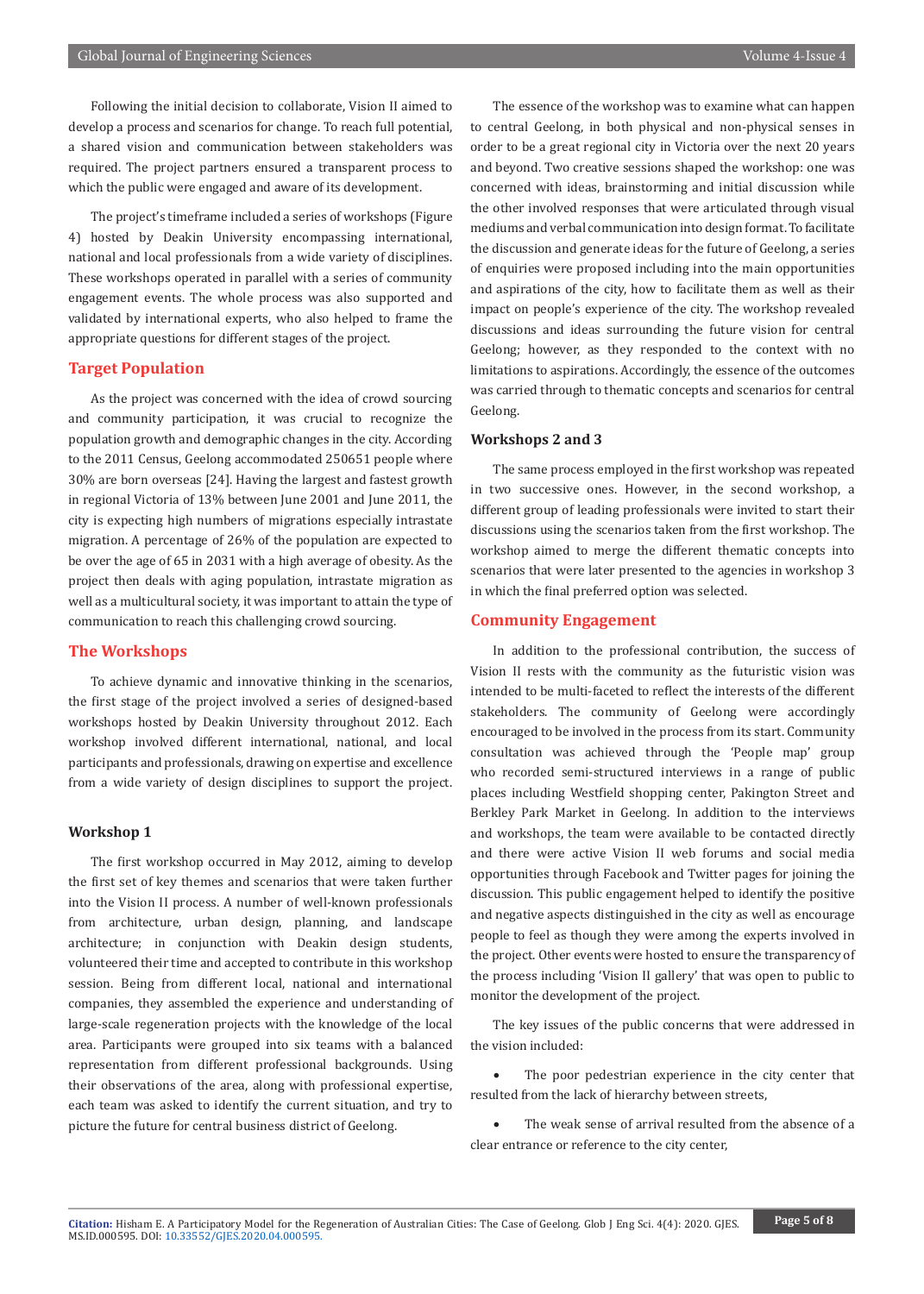The unattractiveness of the shopping and eating areas in the city center when compared to other surrounding town centers,

- The high vacancy rates,
- The poor quality and diversity of commercial rental offers,

The need of an ecological urban environment that supports a healthy city and population and ensures a sustainable living.

• The presence of internalized public domains, which are only vibrant during the opening hours.

#### **Vision II Studio Group**

Following the second workshop, the Vision II Studio group was formed to display the output of the two first workshops as well as facilitate community engagement. The wide array of outputs produced was managed in the studio to produce visual material reported to the implementation strategy. These materials ensure a level of understanding between the partnership and wider interest groups with regard to the final vision. The key themes and scenarios are detailed in Figure 5.



### **International Experts**

After merging the output of the professionals and crowd engagement, Vision II drew together international experts to validate the process and outcomes of the project as well as to fortify the position of the partnership. The international support involved Marta Schwartz, Jan Gehl and Richard Sommers. Marta is a professor at Harvard Graduate School of Design and one of the most well-known landscape architects, with involvement in public places projects in different cities including Dublin, Washington, New York and Dubai. Jan, a recognized architect and urban design consultant based in Copenhagen, with an interest in improving the quality of urban life, and involvement in different public realm projects in London, New York, Australia and New Zealand. Richard, the Dean of Daniels Faculty of Architecture, Landscape and Design, University of Toronto. This unusual level of engagement involving international support validating the crowd's ideas was extremely efficient as it added value by harnessing global thinking for a local problem. This step showed the difference between the usual process of using experts to finalize the plan then discuss it with the crowd and letting the crowd originate the real ideas then validating them.

# **The Final Stage**

The preferred scenario targeted establishing a strong sense of place and maintaining the heritage of the city, in addition to

restoring some of the original features of Geelong. Education, healthcare and infrastructure were also key to the regeneration vision of Geelong. Additionally, imaging and branding of the city were considered. Geelong is imagined to be identified as the 'beautiful green city by the water' through a proposed ecological green spine which provides a vital route through the city. This spine was one of the challenging proposals to be implemented through the normal regeneration process. The spine, which embraced both sustainability and ecology was first considered as impossible by some organizations such as VicRoad, however, at the end of the project it was favorably received by all the stakeholders.

The partnership aimed to avoid the ownership of ideas by any one sector throughout the process and support the transparency and democracy of the project. Accordingly, instead of using a professional consultant to manage the nature and format of documentation of the project, they depended on volunteers.

# **The Working Groups**

Managing the process of Vision II involved both creativity and compliance. To produce creative thinking while fulfilling necessary parliamentary procedures and reporting, three different groups worked in parallel. The workshop and design group were responsible for running workshops, which generated scenarios that were later displayed in the gallery and led to the final development of the future vision for Geelong. The data group managed the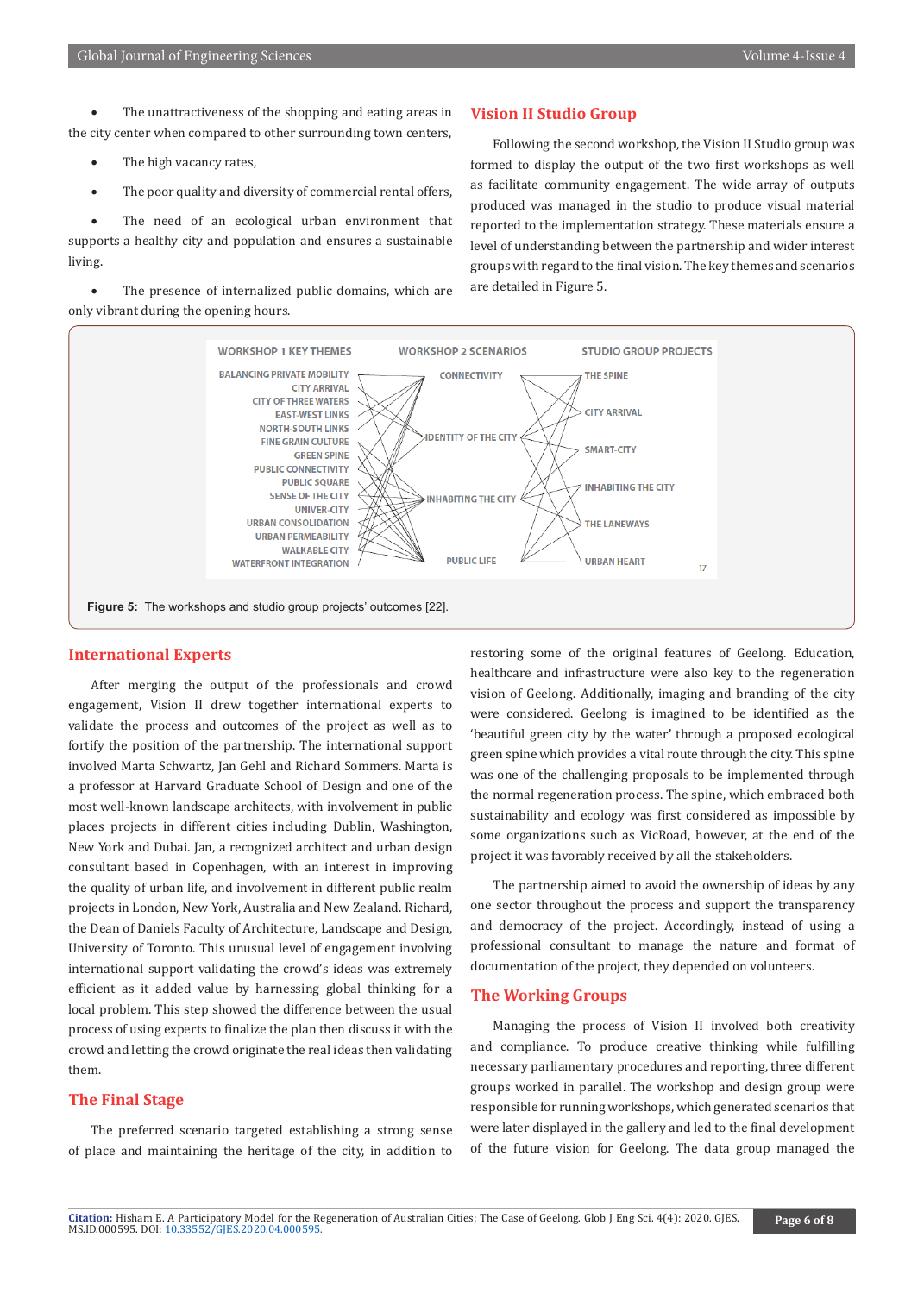data including the current layout and development of the central business district of Geelong that were fed into the workshop group. The same group were also concerned with producing governmental reports and the background report used by all the groups. Finally, the community engagement group was actively connected to the community through the social media, website, direct community correspondence and Gallery in addition to appointing 'Peoplemap' to conduct a series of semi structured interviews in public places.

#### **Conclusion**

Vision II aimed to develop a sustainable future vision for Geelong that facilitates a thriving economy and a vibrant central business district with various amenities to its population. The project included partnership working, project governance, workshops, scenario creation, community input and a transparent flow of its development. The vision was multi-faceted to reflect the interests of different stakeholders and sustain a framework that supports the ecological and economic improvements. The proposed crowd-sourcing approach was preceded by a strong partnership between the City of Greater Geelong, the Department of Planning and Community Development, Deakin University and the Committee for Geelong who worked together as one catalyst for the crowd. Since its inception, Vision II was confronted with the question of democracy and representation in terms of convincing the stakeholders to be only part of the picture rather than the experts. However, through the different stages, the partners were keen to avoid the idea of ownership of any sector, which can disrupt the process of crowd sourcing.

A series of public workshops and semi structured street interviews took place to ensure that communities are engaged to feel a sense of ownership from an early stage in the project. The main idea was to let the crowd feel the experts instead of just consulting them. This process generated creative thoughts that were later validated through international experts including Martha Schwartz, Jan Gehl and Richard Summer. This level of international engagement and support endorsed the process and reassured stakeholders' equal partnership. Later, a public gallery was launched for the public to visit and see the development of the project. Using this process allowed the crowd to be the actual experts in the project and their creative ideas were later endorsed by international experts. As governmental procedures can confine a certain line of management, there was a specific working data group that were liaising with the two other groups to deal with the governmental reporting.

Ensuring the engagement of the crowd and the transparency of the process were key success factors for the project. However, the current bureaucracy of the states' system and the crowd autocracy impose a planning process that is preoccupied with data gathering. Dismantling rational evidence-based systems of data in favor of generating local intelligence where the community is engaged was the most crucial task that led to a creative approach to planning stages.

#### **Acknowledgement**

None.

#### **Conflict of Interest**

No conflict of interest.

#### **References**

- 1. Roberts P, Sykes H (2000) Urban Regeneration: A Handbook. London.
- 2. Colantonio A, Dixon T (2011) Urban regeneration and social sustainability: Best practice from European cities: John Wiley & Sons, pp. 334.
- 3. Tallon A (2010) Urban regeneration and renewal: Routledge.
- 4. [Lombardi PL \(1999\) Understanding sustainability in the built](http://usir.salford.ac.uk/id/eprint/14764/)  [environment: a framework for evaluation in urban planning and design.](http://usir.salford.ac.uk/id/eprint/14764/)  [University of Salford.](http://usir.salford.ac.uk/id/eprint/14764/)
- 5. Raco M (2007) The planning, design and governance of sustainable communities in the UK. Securing an Urban Renaissance: Crime, Community and British Urban Policy, The Policy Press: Bristol, pp. 39- 56.
- 6. [Nisha B, Nelson M \(2012\) Making a case for evidence-informed decision](https://link.springer.com/article/10.1057/udi.2012.16)  [making for participatory urban design. Urban Design International](https://link.springer.com/article/10.1057/udi.2012.16)  [17\(4\): 336-348.](https://link.springer.com/article/10.1057/udi.2012.16)
- 7. Jones A (2010) New approach is needed to revive our cities.
- 8. Schuurman F, Van Naerssen T (2012) Urban social movements in the Third World: Routledge.
- 9. [Jung TH, Lee J, Yap MH, Ineson EM \(2015\) The role of stakeholder](https://www.sciencedirect.com/science/article/abs/pii/S0264275114002066)  [collaboration in culture-led urban regeneration: A case study of the](https://www.sciencedirect.com/science/article/abs/pii/S0264275114002066)  [Gwangju project, Korea. Cities 44: 29-39.](https://www.sciencedirect.com/science/article/abs/pii/S0264275114002066)
- 10. [Webber C, Larkin K, Tochtermann L, Varley-Winter O, Wilcox Z \(2010\)](https://www.centreforcities.org/publication/grand-designs-a-new-approach-to-the-built-environment-in-englands-cities/)  [Grand Designs? A new approach to the built environment in England's](https://www.centreforcities.org/publication/grand-designs-a-new-approach-to-the-built-environment-in-englands-cities/)  [cities. Centre for Cities, London.](https://www.centreforcities.org/publication/grand-designs-a-new-approach-to-the-built-environment-in-englands-cities/)
- 11. [Hall S, Hickman P \(2011\) Resident participation in housing regeneration](https://www.tandfonline.com/doi/abs/10.1080/02673037.2011.593127)  [in France. Housing Studies 26\(6\): 827-843](https://www.tandfonline.com/doi/abs/10.1080/02673037.2011.593127).
- 12. Ball M (2004) Co-operation with the community in property-led urban [regeneration. Journal of Property Research 21\(2\): 119-142.](https://www.tandfonline.com/doi/abs/10.1080/0959991042000328810)
- 13. Gaye M, Diallo F (1997) Community participation in the management of the urban environment in Rufisque (Senegal). Environment and Urbanization 9(1): 9-30.
- 14. [De Beer H \(1996\) Reconstruction and development as people-centred](https://www.africabib.org/rec.php?RID=154854972)  [development: challenges facing development administration. Africanus](https://www.africabib.org/rec.php?RID=154854972)  [26\(1\): 65-80.](https://www.africabib.org/rec.php?RID=154854972)
- 15. [Lyons M, Smuts C, Stephens A \(2001\) Participation, empowerment and](https://journals.sagepub.com/doi/10.1080/00420980125039)  [sustainability:\(How\) do the links work? Urban Studies 38\(8\): 1233-](https://journals.sagepub.com/doi/10.1080/00420980125039) [1251.](https://journals.sagepub.com/doi/10.1080/00420980125039)
- 16. [Deng Z, Lin Y, Zhao M, Wang S \(2015\) Collaborative planning in the new](https://www.sciencedirect.com/science/article/abs/pii/S0264275115000219)  [media age: The Dafo Temple controversy, China. Cities 45: 41-50.](https://www.sciencedirect.com/science/article/abs/pii/S0264275115000219)
- 17. Healey P (1997) Collaborative planning: Shaping places in fragmented societies: UBc Press.
- 18. [Booher DE, Innes JE \(2002\) Network power in collaborative planning.](https://journals.sagepub.com/doi/10.1177/0739456X0202100301)  [Journal of planning education and research 21\(3\): 221-236.](https://journals.sagepub.com/doi/10.1177/0739456X0202100301)
- 19. Innes JE, Gruber J (2008) Planning styles in conflict. Dialogues in urban and regional planning 3: 242.
- 20. Carmona M, Heath T, Tiesdell S, Oc T (2010) Public places, urban spaces: the dimensions of urban design: Routledge.
- 21. [Brabham DC \(2009\) Crowdsourcing the public participation process for](https://journals.sagepub.com/doi/10.1177/1473095209104824)  [planning projects. Planning Theory 8\(3\): 242-262.](https://journals.sagepub.com/doi/10.1177/1473095209104824)